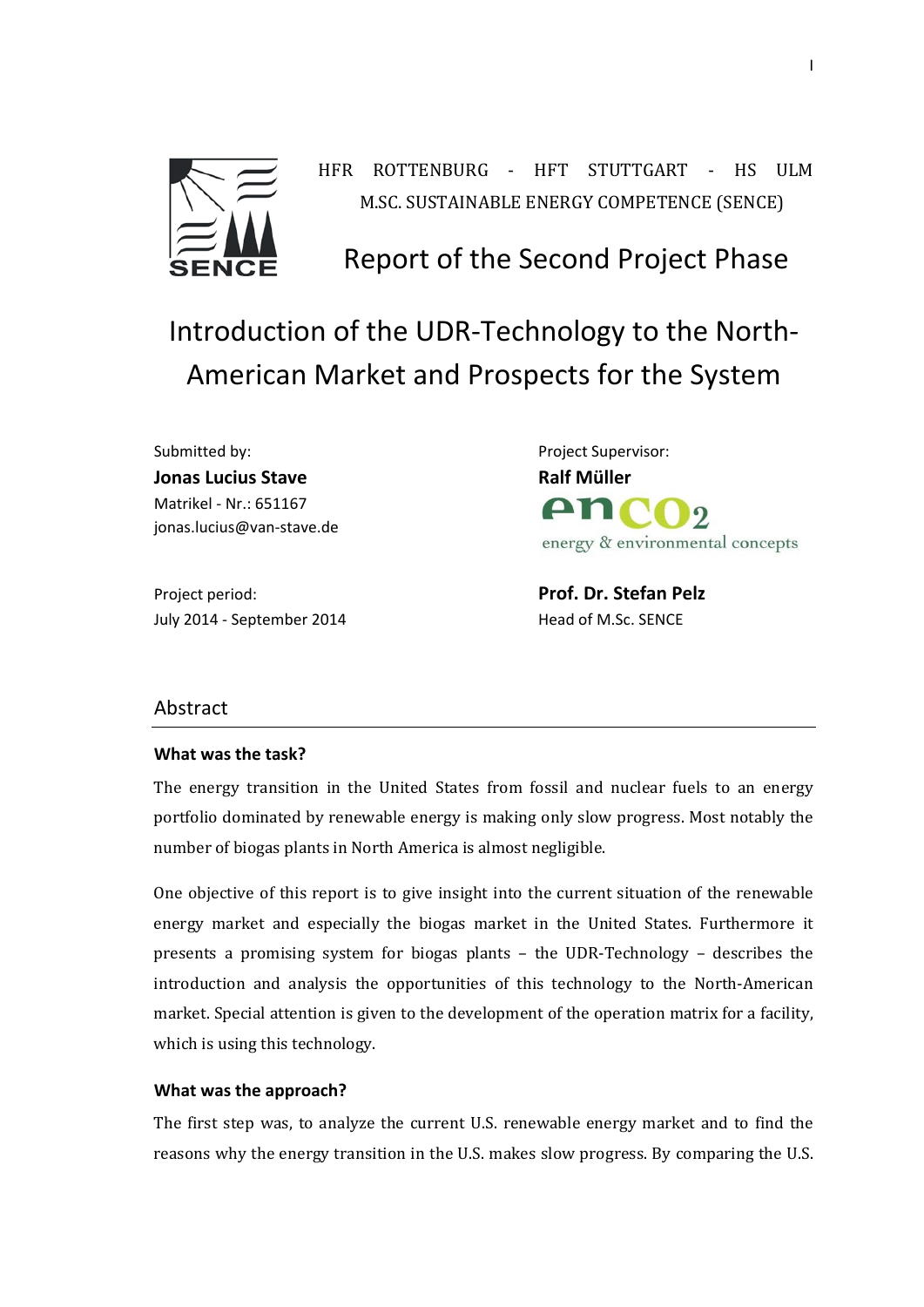biogas market to the German market, the potential for future biogas plants in the U.S. was investigated. 

To estimate the future prospects of the UDR-Technology on the North-American market, the advantages of the UDR-Technology against its competitors were determined. The subsequent presentation of the market introduction of the UDR-Technology will provide the reader with more detailed information about the technology and the modular design of the UDR-System.

## **What is the result?**

The review of the energy transition in the U.S. shows, that even if the current share of renewable energies in electricity generation is only 13 %, gradually however the general public and politics in the U.S. are rethinking their approach on renewable energies. In many states renewable energy incentive programs were recently introdcued, which will push the further expansion of renewable energies. Most notably are the Renewable Portfolio Standards, which require electricity providers to generate or acquire a certain portion of their power supplies from renewable sources.

Nevertheless the biogas market in the U.S. is still very small and the number of existing biogas plants is overshadowed by the sheer quantity of potential applications. With the rise of new environmental regulations in the farming and food processing sector, many operators of such facilities have to react now and biogas plants present a promising solution for many of their problems.

Especially the UDR-Technology could offer many benefits. This patented technology uses the fixed-bed and recirculation principal to achieve high level performance regarding biogas yield and biological robustness. It combines a pair of fixed-bed digesters (Upflow- and Downflow-Tank) with a conventional complete mixed digester (Reflow-Tank). The fixedbed principal provides micro-organisms with a surface to settle on; this stabilizes the process biology and increases the level of degradation of the organic input material, when compared to the same retention-time in standard digesters, which are using wet fermentation. The recirculation brings active substrate back in to the process and prevents that still viable and thus important micro-organism gets washed out with the digestate.

The LEAD project (Lowell Energy Anaerobic Digester) is the first biogas plant in the U.S., which utilizes the UDR-Technology. For the development of this project and the introduction of the UDR-Technology to the North-American market, enCO<sub>2</sub> – the developer of the project and engineering company of the plant  $-$  has formed a network of several